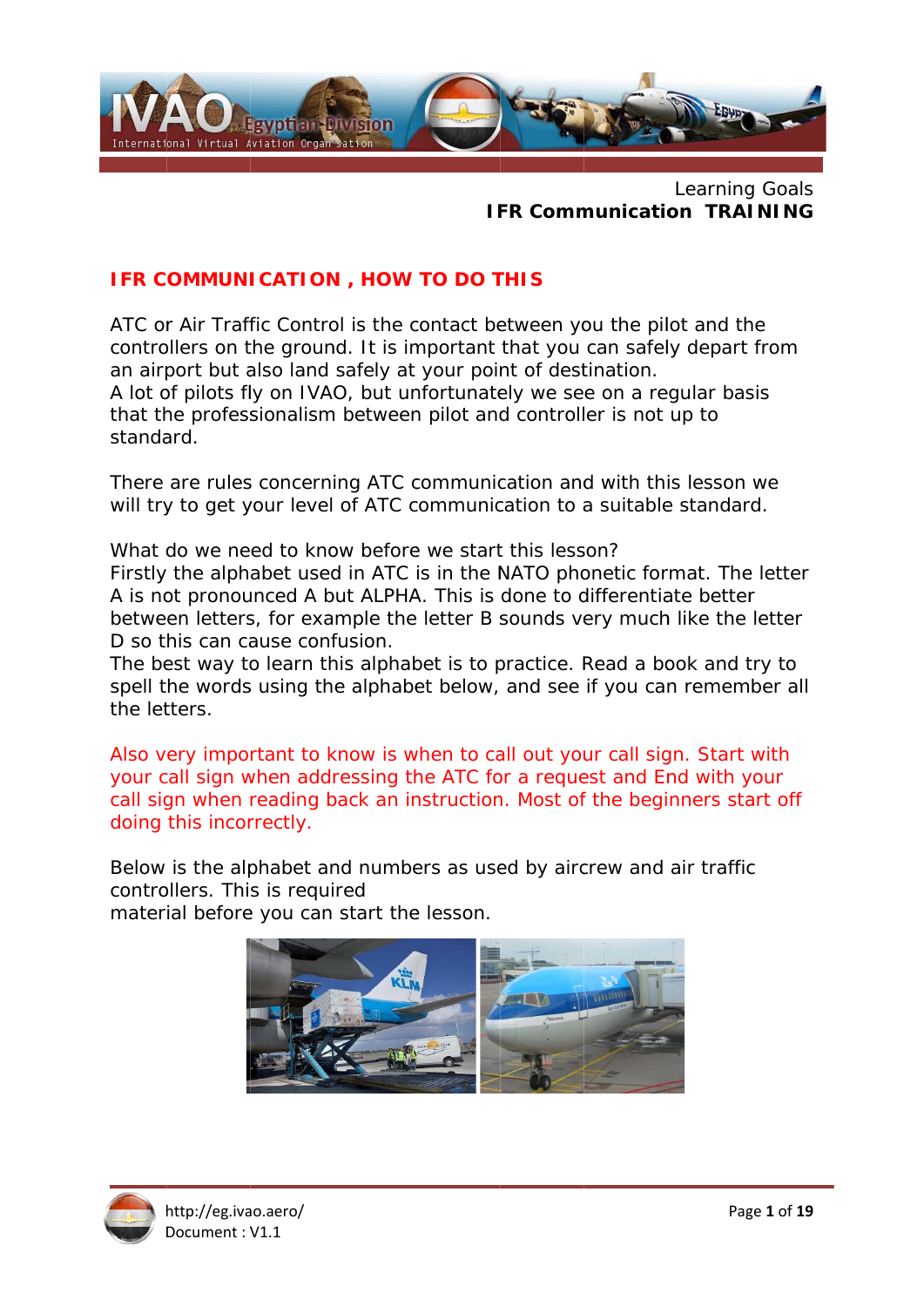| <b>NATO ALPHABET</b> | <b>NUMBERS</b>                        |
|----------------------|---------------------------------------|
| <b>ALPHA</b>         | <b>ONE</b>                            |
| <b>BRAVO</b>         | <b>TWO</b>                            |
| <b>CHARLIE</b>       | TREE (this is easier to differentiate |
|                      | than three                            |
| <b>DELTA</b>         | <b>FOUR</b>                           |
| <b>ECHO</b>          | <b>FIVE</b>                           |
| <b>FOXTROT</b>       | <b>SIX</b>                            |
| <b>GOLF</b>          | <b>SEVEN</b>                          |
| <b>HOTEL</b>         | <b>EIGHT</b>                          |
| <b>INDIA</b>         | <b>NINER</b>                          |
| <b>JULLIET</b>       | <b>TEN</b>                            |
| KILO                 |                                       |
| <b>LIMA</b>          |                                       |
| <b>MIKE</b>          |                                       |
| <b>NOVEMBER</b>      |                                       |
| <b>OSCAR</b>         |                                       |
| <b>PAPA</b>          |                                       |
| <b>QUEBEC</b>        |                                       |
| <b>ROMEO</b>         |                                       |
| <b>SIERRA</b>        |                                       |
| <b>TANGO</b>         |                                       |
| <b>UNIFORM</b>       |                                       |
| <b>VICTOR</b>        |                                       |
| <b>WHISKEY</b>       |                                       |
| X-RAY                |                                       |
| YANKHEE              |                                       |
| <b>ZULU</b>          |                                       |

| <b>PHRASES</b>           | <b>MEANINGS</b>                                                       |
|--------------------------|-----------------------------------------------------------------------|
| <b>Increase</b>          | To make greater, as in number, speed,<br>altitude                     |
| <b>Decrease</b>          | To make smaller, as in number, speed,<br>altitude                     |
| <b>Established</b>       | In line with the runway (runway<br>heading)                           |
| <b>Fully Established</b> | In line with the runway (runway<br>heading) and on<br>the glide slope |
| <b>Side Step</b>         | Capture ILS on the LEFT runway and<br>land on the<br>RIGHT runway     |
| <b>Execute</b>           | To carry out, accomplish                                              |
| <b>Expedite</b>          | To carry out immediately                                              |
| <b>Re-cleared</b>        | Amendment to your previous instruction                                |

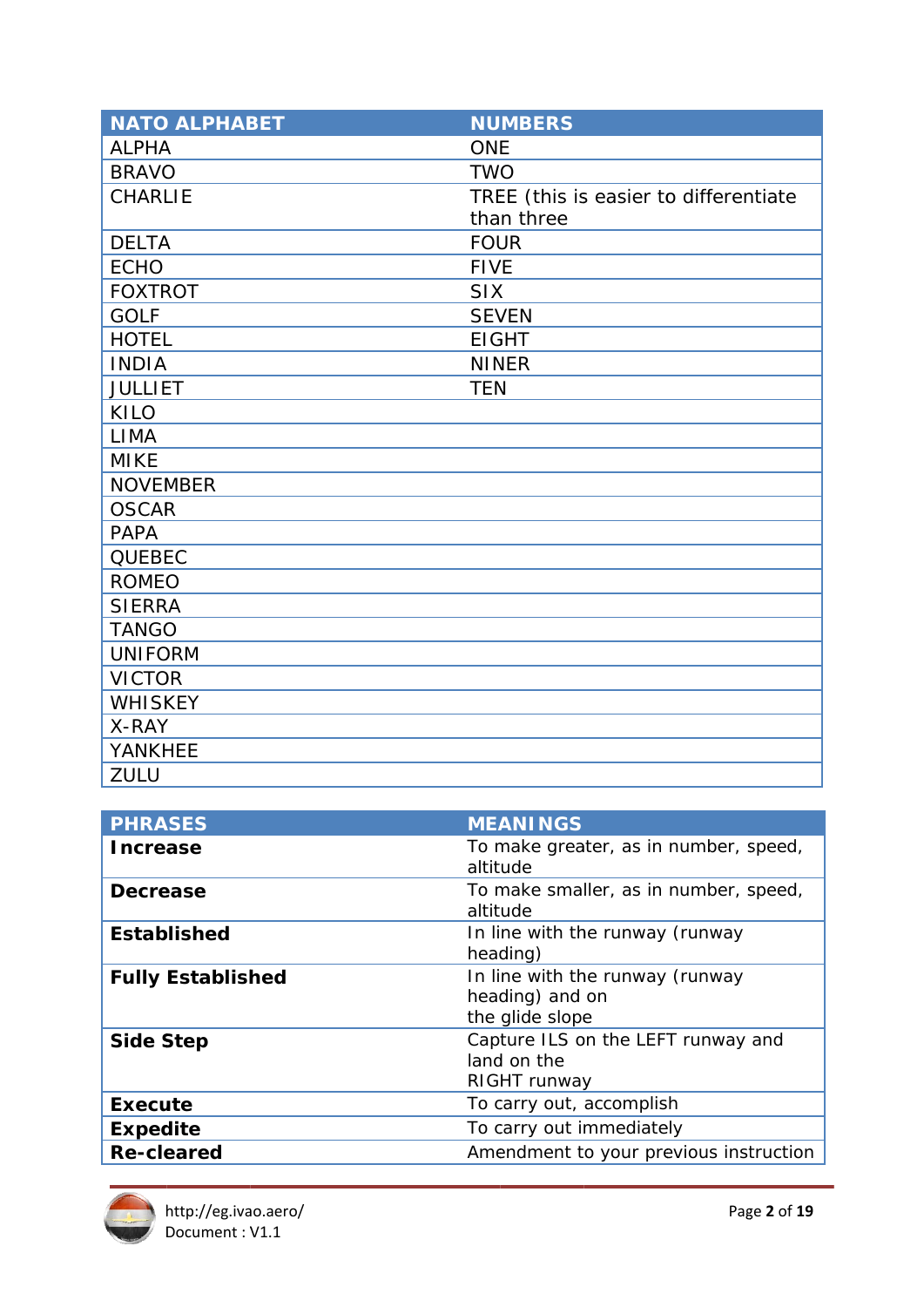# **IFR FLIGHT RULES**

Once you have made contact with an Air Traffic Controller, it is very important that you are able to communicate clearly. It also important to know that the key to professional communication is to keep it short, because you are not the only pilot who has contact with the controller. Have a listen on ATC-BOX http://atcbox.com/ (free membership) and listen to real world pilots and how they communicate with different controllers. You will also notice how short they keep their messages in comparison to what you will sometimes encounter on IVAO.

In real life all stations are manned, on IVAO this is not always the case. It can happen that there is no controller on line, in this case you would monitor UNICOM on 122.800 where you would communicate with other pilots via text mode using your keyboard.

Normally you would start with the DELIVERY controller, where you would request the clearance for your flight. It could happen that there is no DELIVERY available in this case you would go to the next level which is the GROUND controller. You would then request the clearance from them. It is important to remember that you should request your clearance from the lowest available controller. So if EHAA\_CTR and EHAM\_TWR were on line simultaneously you should first contact the TWR to request your clearance.

Here we will put the all available stations in order, that you would find at a fully staffed airport.

- DELIVERY
- $\bullet$  GROUND
- $\bullet$  TOWER
- APPROACH
- · ARRIVAI
- $\bullet$  RADAR



In this lesson we will teach you step by step how to communicate with controllers in a short but professional way.

### **CI FARANCE DEI IVERY**

I have used the proper name "CLEARANCE" whereby is becomes clear that the DELIVERY controller is where you request your clearance for a flight.

Today we will be making a flight to London Heathrow in a Boeing 737. We are parked with our engines off at gate D57 at Amsterdam Schiphol. Our call sign is KLM965.

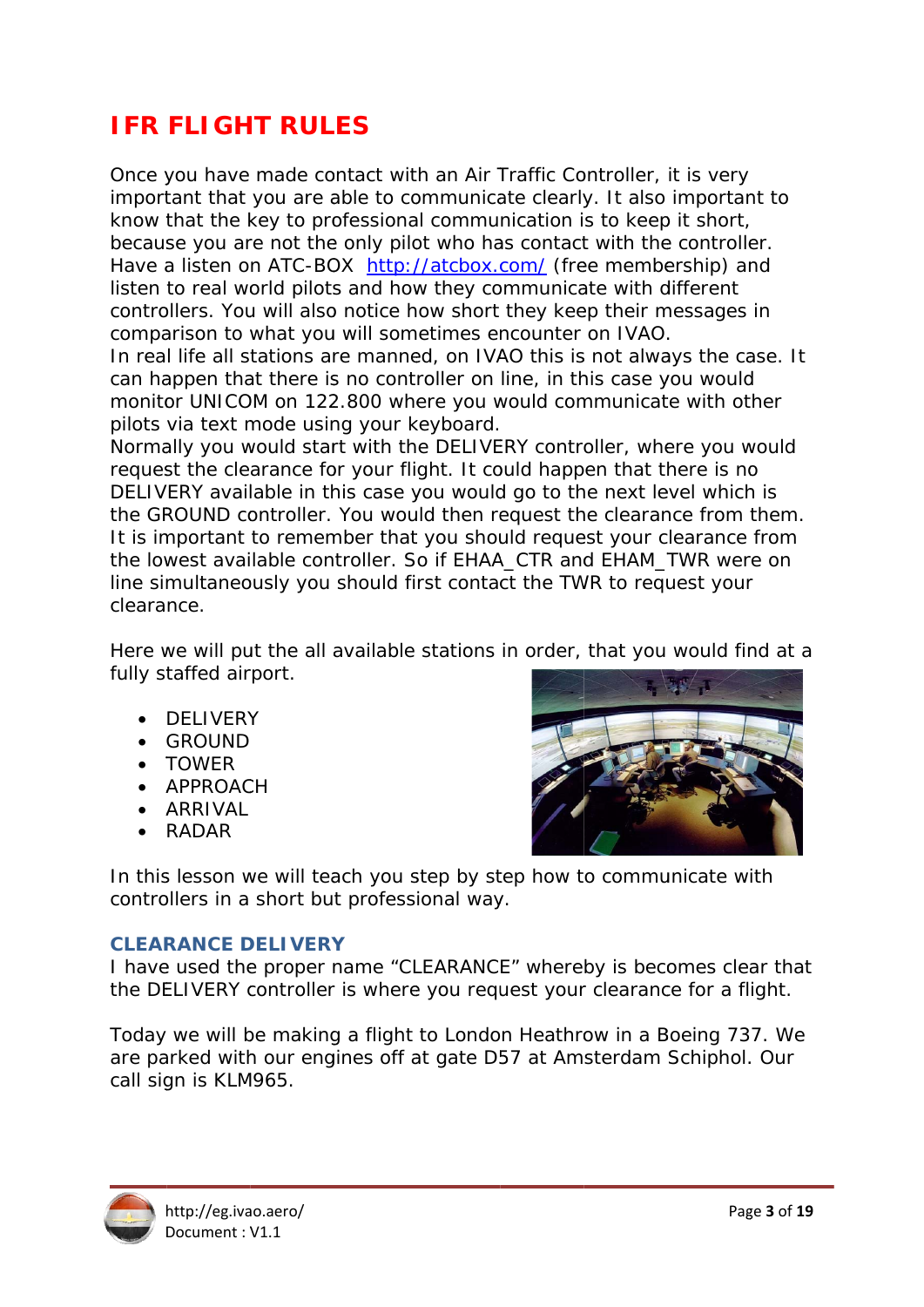We refer to all sequences of communication as "blocks" which can be explained as follows

- Request from pilot
- Response of controller
- Read back from pilot (block is closed)

We could start a block with clearance delivery in two ways: We could perform a radio check on the standard delivery frequency of 121.975

Request a clearance for our flight to Heathrow

For now we will use the radio check method as an example. It is important to keep it clear but short. OK set your radio to 121.975 and here we go.

Amsterdam Delivery, KLM965 gate D57 radio check on 121,975 Pilot 121.975 is pronounced "one two one decimal niner seven five"

After you have asked this, you will receive a response from DELIVERY on how he receives your voice transmission.

Delivery KLM965 read you 5, go ahead

5 is perfect, 3 or lower is bad and not understandable

You can see from the above that we keep it short and simple, and that the controller has also kept it short.

You will usually get a "GO AHEAD" or "PASS YOUR MESSAGE" after a radio-check, which basically means you are free to ask a question or request. So we are going to make now contact with DELIVERY and we want a radio check.



| <b>Pilot</b>    | Amsterdam Clearance, KLM965 (D57) request IFR to Hearthow       |
|-----------------|-----------------------------------------------------------------|
|                 | with information Delta                                          |
| <b>Delivery</b> | KLM965, information Delta is correct, you are cleared to        |
|                 | Heathrow as filled via de GORLO2V departure. Your Squawk is     |
|                 | 0045 and runway in use is 36L                                   |
| <b>Pilot</b>    | Cleared to Heathrow via de GORLO2V departure, Squawk is 0044    |
|                 | and runway 36L is in use, KLM965                                |
| <b>Delivery</b> | Read back correct, Call GROUND on 121,80 for the push and start |
| Pilot           | We call GROUND on 121,80 for the push and start, KLM965         |

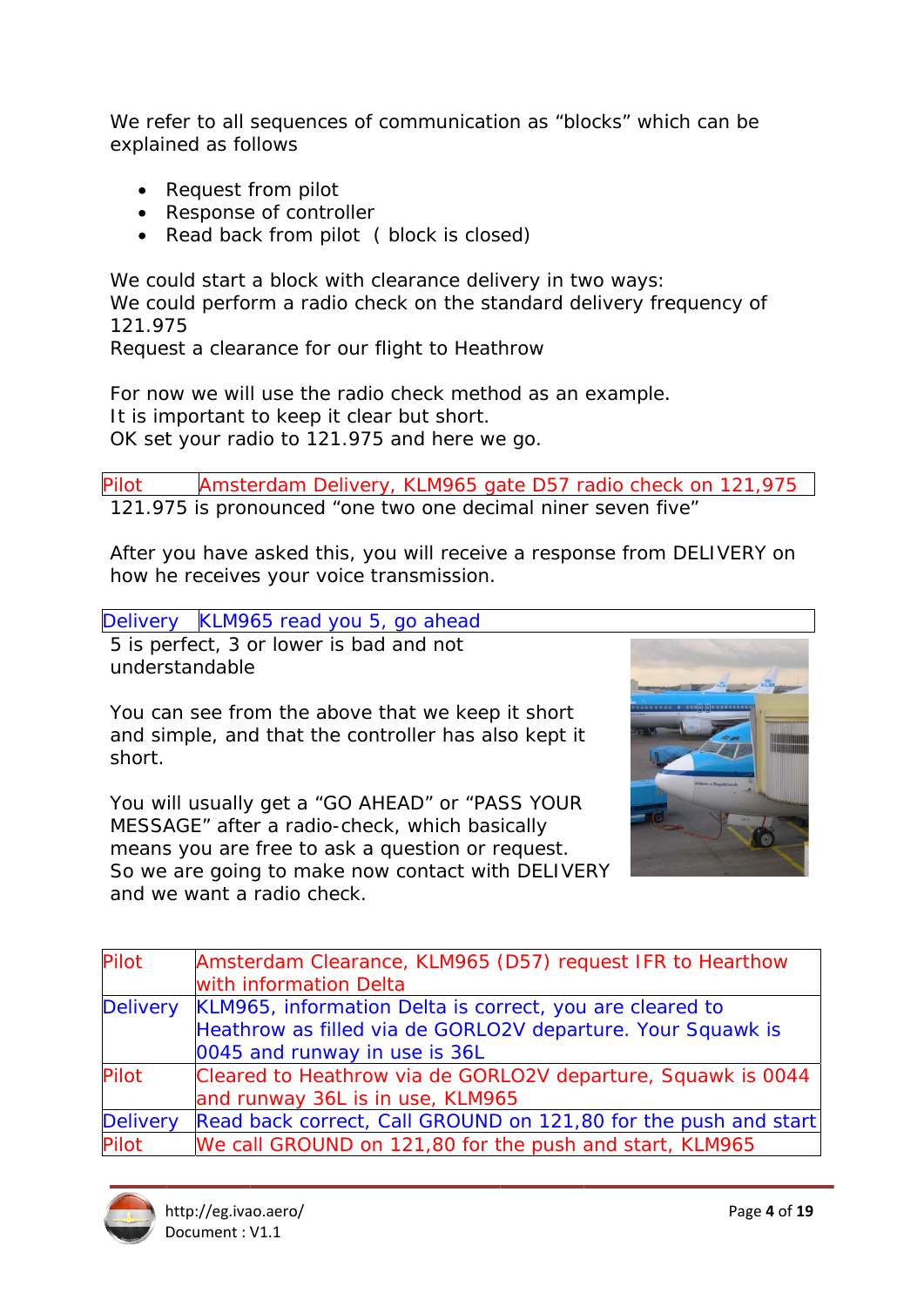Between 23:00 and 07:00 LOCAL TIME the GORLO1Z night time transition would be in effect.

We can see from this that the whole message transmitted by the DELIVERY controller has been fully copied and re-transmitted by the pilot, this is what's known as a read back. The only thing missing is the weather information DELTA but the controller had already confirmed that DELTA was correct.

Always make sure you the current ATIS or weather information that the DELIVERY controller has, we have used DELTA here as an example but this changes quite frequently.

Again you can see that we kept the block as short as possible, and have covered the clearance part in a short space of time. We now know that we are cleared for our flight to Heathrow via the GORLO2V SID (Standard Instrument Departure). We can prepare ourselves for the flight.

Now we will comply with the instructions given to us by DELIVERY, and that was to contact GROUND to request the push back and start up. Keep in mind that you should only contact the GROUND when you are fully ready for push back, until such a time you should remain on the frequency of the DELIVERY controller.



### **GROUND**

We are finished with the preparations for our flight, the doors are closed and we are ready for the push back and start up of the engines.

| Pilot | GROUND, KLM965 ready for the push and start gate D57                  |
|-------|-----------------------------------------------------------------------|
|       | Ground KLM965, Push and start approved and Report when ready for taxi |
| Pilot | Push and start approved, we will call back for taxi, KLM965           |

During the push back, the engines are started, not at the gate this is done to prevent problems, such as the rolling forward of the aircraft and hitting the gate.

The engines are now running and we are completely ready to go. Of course we need clearance from the GROUND controller before we can start to taxi to runway which is 36L. A lot of people think that is the responsibility of the TOWER but that is not the case. A TWR controller only controls the landing and take-off of aircraft.

It could also happen that you are parked on an APRON and you do not require a push back from a gate, in this case we would start a block as follows:

GROUND, KLM965 ready for the start, (gate nummer) Pilot KLM965, start approved and Report ready for taxi Ground

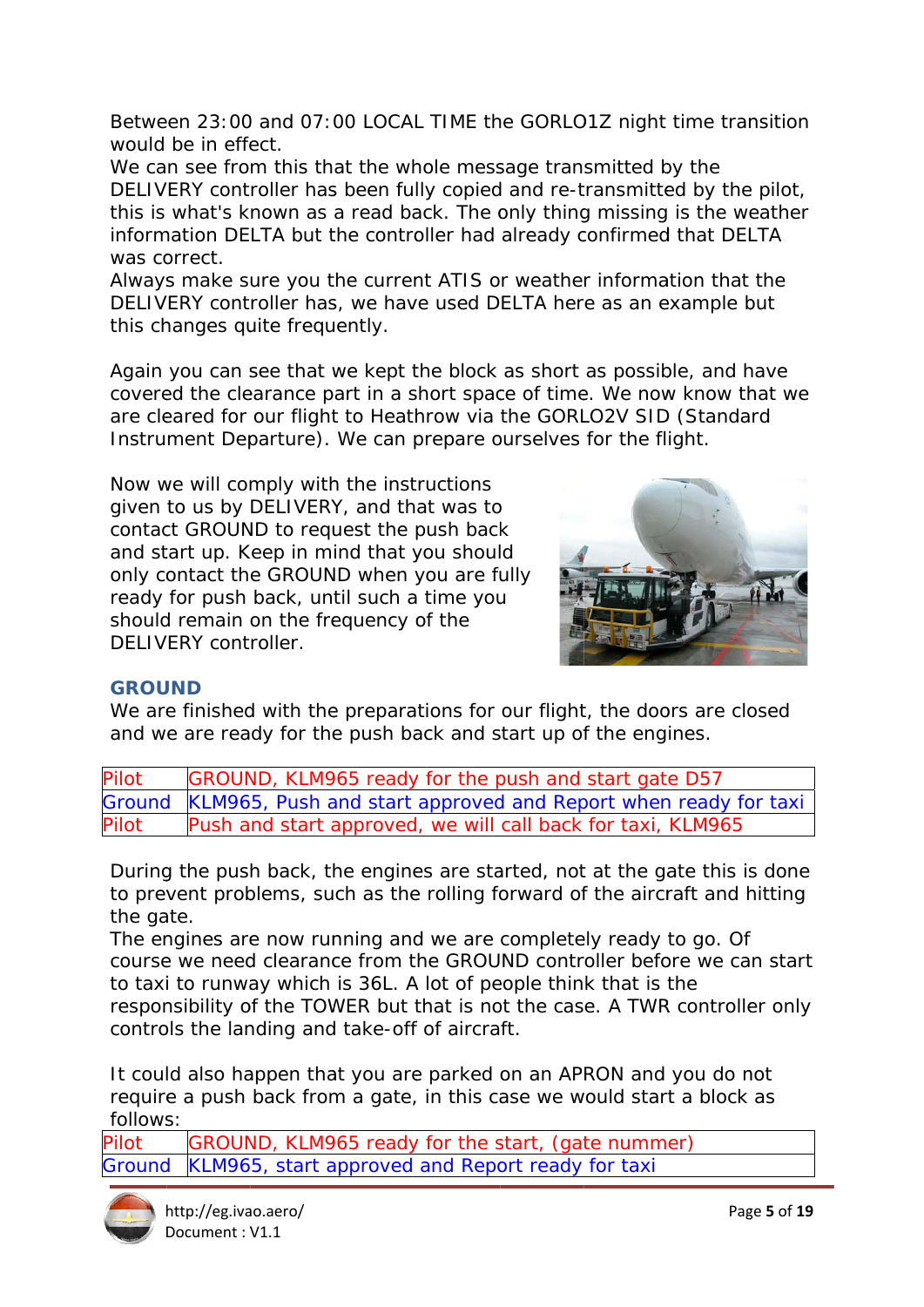Pilot Start approved, we will report ready for taxi, KLM965

Note the word push is not used

In our example flight we will be using the push and start procedure because we are parked at gate D57. We will now request taxi clearance.

| Pilot        | GROUND, KLM965 ready for taxi                                          |
|--------------|------------------------------------------------------------------------|
|              | Ground KLM965, taxi to runway 36L via the Bravo, Charlie, Whiskey5 and |
|              | report when reaching                                                   |
| <b>Pilot</b> | Taxi to 36L via de Bravo, Charlie, Whiskey5 and report when            |
|              | reaching                                                               |
|              |                                                                        |
|              | We are on our way to the Whiskey 5 Holding Point                       |
|              | which leads onto runway 18C. In Europe you are never                   |



We are on our way to the Whiskey 5 Holding Point allowed to enter or cross a runway without prior permission from the TOWER controller. In the United States you are allowed to proceed without

clearance but it is good practice to request permission

from the TOWER.

We are approaching Whiskey 5 and we call the GROUND:

| Pilot | <b>GROUND, KLM965 reaching Whiskey5</b>                         |  |
|-------|-----------------------------------------------------------------|--|
|       | Ground KLM965, Cross 18C approved and continue taxi via V to V3 |  |
| Pilot | Crossing 18C approved and continue via V to V3, KLM965          |  |
|       |                                                                 |  |

As you can see, I have omitted the word "taxi" in my read back, because it is pretty apparent, that this is what we are doing. This shows again that you can keep it short.

Note we are send to an Intersection which can be recognized by the letter/digit combination (Victor Three). The word "Holding point" is reserved for the beginning of the runway. An Intersection is an entry or exit of the runway.

We arrive at intersection V3. Since we are not cleared yet to do the lineup, you have to hold short before the intersection of the runway. Just before you make the final turn on the taxiway onto the runway you will be transferred by ATC to the Tower. In case have not received this clearance yet to change frequency, you could contact GND and tell him you are yet to change frequency, you could contact GND and tell him you are<br>"Fully ready for departure". Note the use of the word "departure" and NOT the word "take-off" report ready for ta<br>
using the push and<br>
D57. We will now re<br>
<u>y for taxi</u><br>
36L via the Bravo<br>
<sub>2</sub>, Charlie, Whiskey<br>
The Wisk moto runway 18C. It<br>
ter or cross a runw<br>
ter or cross a runw<br>
52. It<br>
ter or cross a runw<br>
53.

## **TOWE ER**

If GND contacts us, it will go like this:

```
Ground
ilot
     d KLM965 contact Tower on 119,225
        Contact TWR on 119,225
```
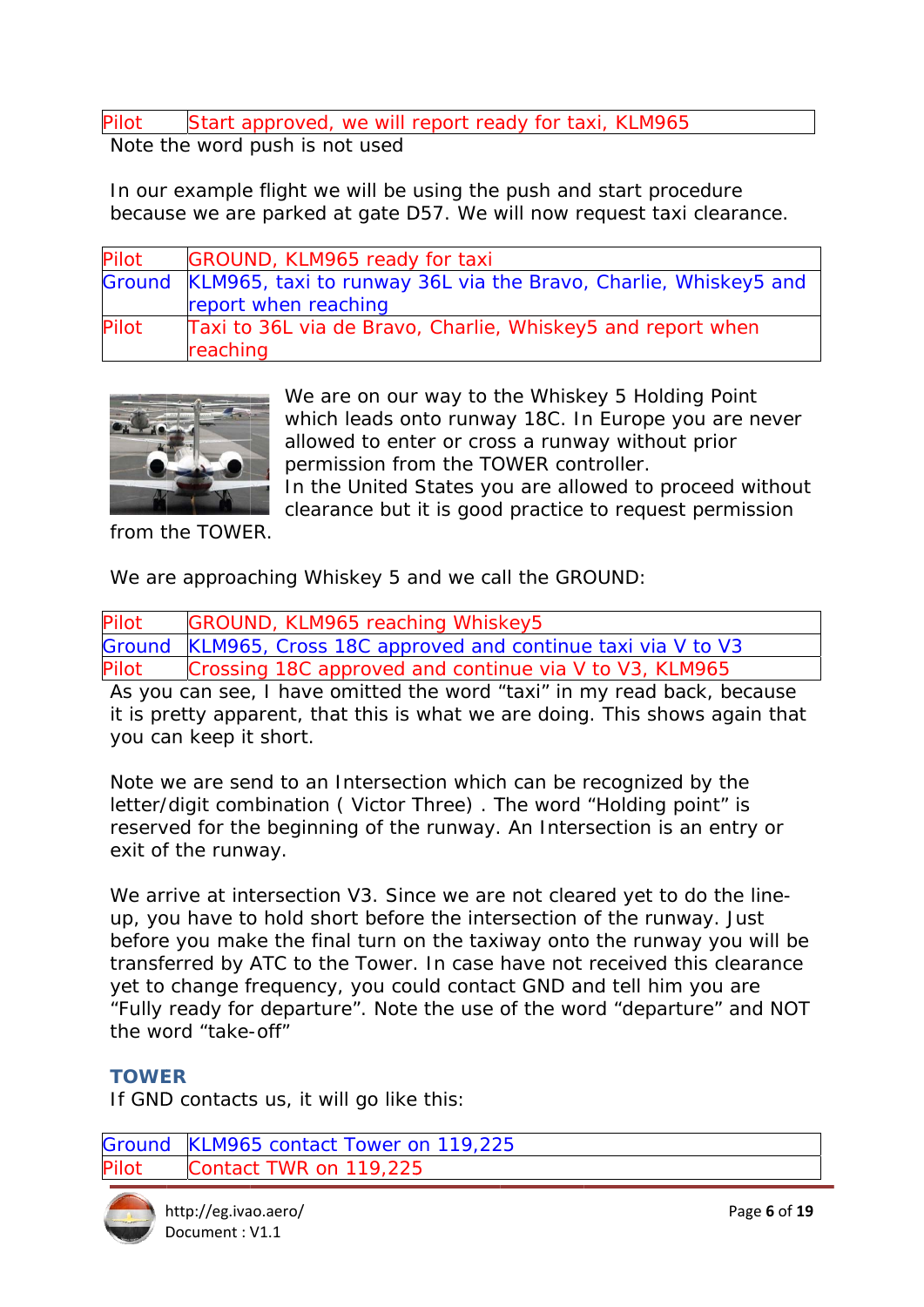If we contact the Ground, it will go like this:

| Pilot | GND, KLM965 approaching V3    |
|-------|-------------------------------|
|       | Ground Contact TWR on 119,225 |

We use the word "Approaching" because we are not at V3 just yet. As soon as the GND controller has told us to contact the TWR, we immediately change frequency and contact them without delay.

We contact the TWR:

| Piloot     | TWR, KLM965 approaching V3 fully ready for departure |
|------------|------------------------------------------------------|
| <b>TWR</b> | KLM965, Hold short V3                                |
| Pilot      | Holding short V3, KLM965                             |

This will vary from flight to flight we have now received a hold short instruction from the TWR, but we could also have received a Line-Up or Rolling Take-Off clearance.

Also I have mentioned that I was "Fully Ready" to announce that we completely ready for departure. The word take-off is not allowed unless the TWR has given you a take-off clearance, therefore we use the word departure.

It may also happen that you have an aircraft in front of you and the TWR wants you to follow that aircraft. TWR will then say:

**TWR** KLM965, line up 36L, behind the departing B747 behind

Notice the word "BEHIND" was used twice, this is done to avoid confusion. It is also important to fully read back the instruction.

Lining UP 36L behind the departing Boeing behind, KLM965 Pilot



For our flight today we are instructed to line up on the runway and wait for a takeoff clearance. It would be as follows:

**TWR** KLM965, Line UP 36L and wait or and hold position ining UP 36L and wait or and hold position, KLM965 Pilot

You can shorten your read back by omitting the runway number if you wish, but to avoid confusion it is better practice to mention it. Remember that it is imperative that you have Squawk Mode Charlie activated before you enter the runway.

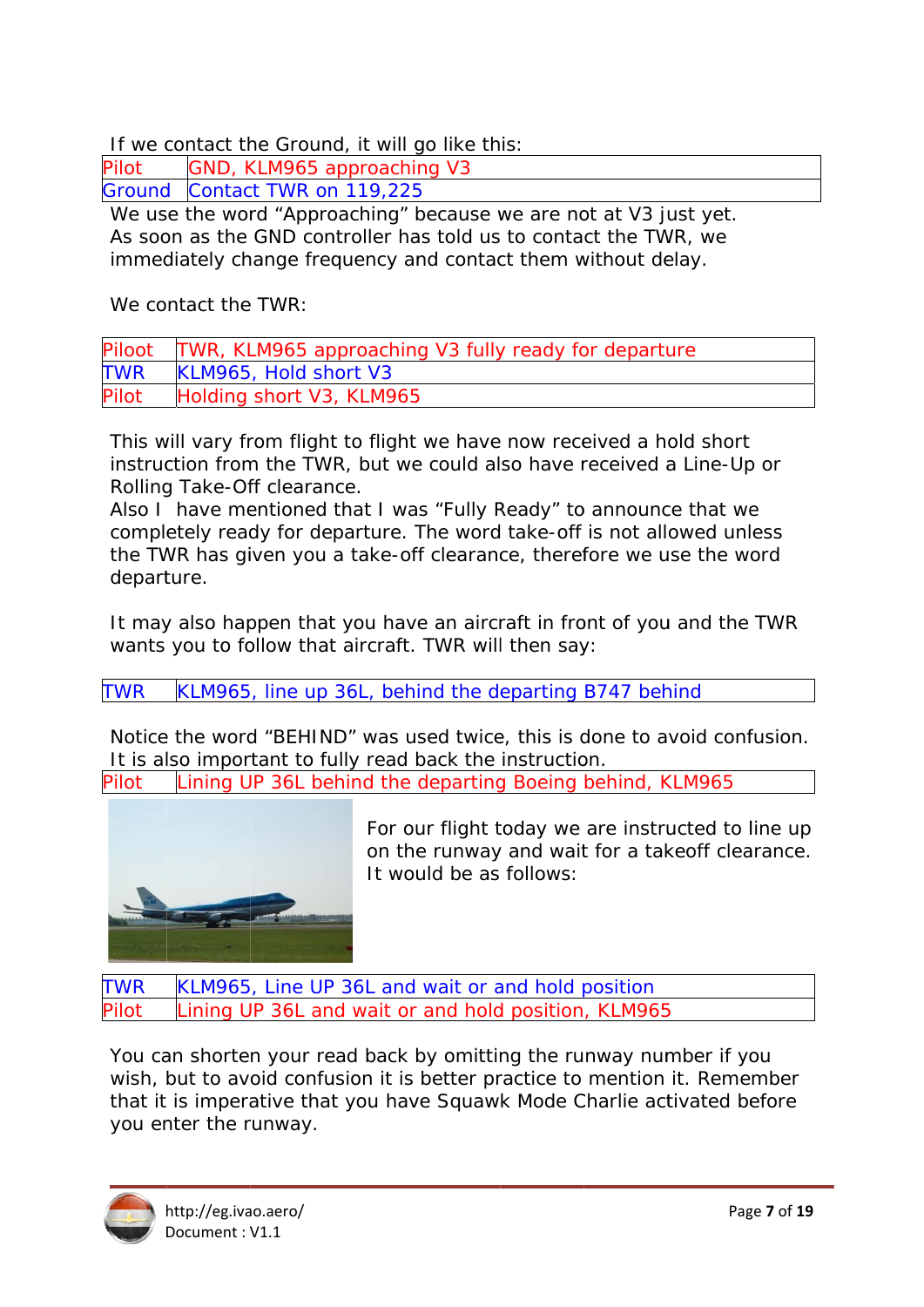The Squawk Mode is activated the moment you enter the runway until you exit the runway at your destination.

The TWR tells us that we are cleared to depart from the 36L.

KLM965, winds 310, 6 knots, 36L, Cleared for take-off **TWR** 36L, Cleared for take-off, KLM965 Pilot

Notice we did not read back the wind information.

The above example would be a typical take-off clearance. The TWR could also give other clearances which are of importance to us. I will provide a few example's and read backs:

KLM965, winds 310, 6 knots, 36L, Cleared for take-off. After 2000 **TWR** ft 121,20

36L, Cleared for take-off, after 2000 feet, 121,20 KLM965 Pilot

The frequency could also be said as "one two one two", without the decimal

We have received our clearance for takeoff and we are instructed to contact approach on frequency 121,20 after passing 2000 ft.

| TWR   | KLM965, winds 310, 6 knots, 36L, Cleared for take-off, runway |
|-------|---------------------------------------------------------------|
|       | heading.                                                      |
| Pilot | 36L, Cleared for take-off, runway heading, KLM965             |

| TWR   | KLM965, winds 310, 12 knots, gusts 18 knots, 36L, Cleared for<br>take-off |
|-------|---------------------------------------------------------------------------|
| Pilot | Copy the winds, 36L, Cleared for take-off, KLM965                         |

The winds here are pretty strong especially with the gusts, therefore I just confirm to the controller that I have received the wind information.

## **APPROACH**

After our departure we will be handed over to the APP controller. Even though the name approach might sound contradicting, it is also used for departing aircraft until you have left his TMA (Terminal Area) and thereby safely away from the airfield.

The TWR had instructed us to contact the APP when passing 2000ft. There are times I have observed pilots mentioning to the TWR that they are passing 2000ft and are switching over to the APP on frequency 121,2 **DO NOT DO THIS.** 

Stay on the TWR frequency during your climb out to FL60 and when you reach 2000ft you must switch directly over to the APP controller without any communication with the TWR.

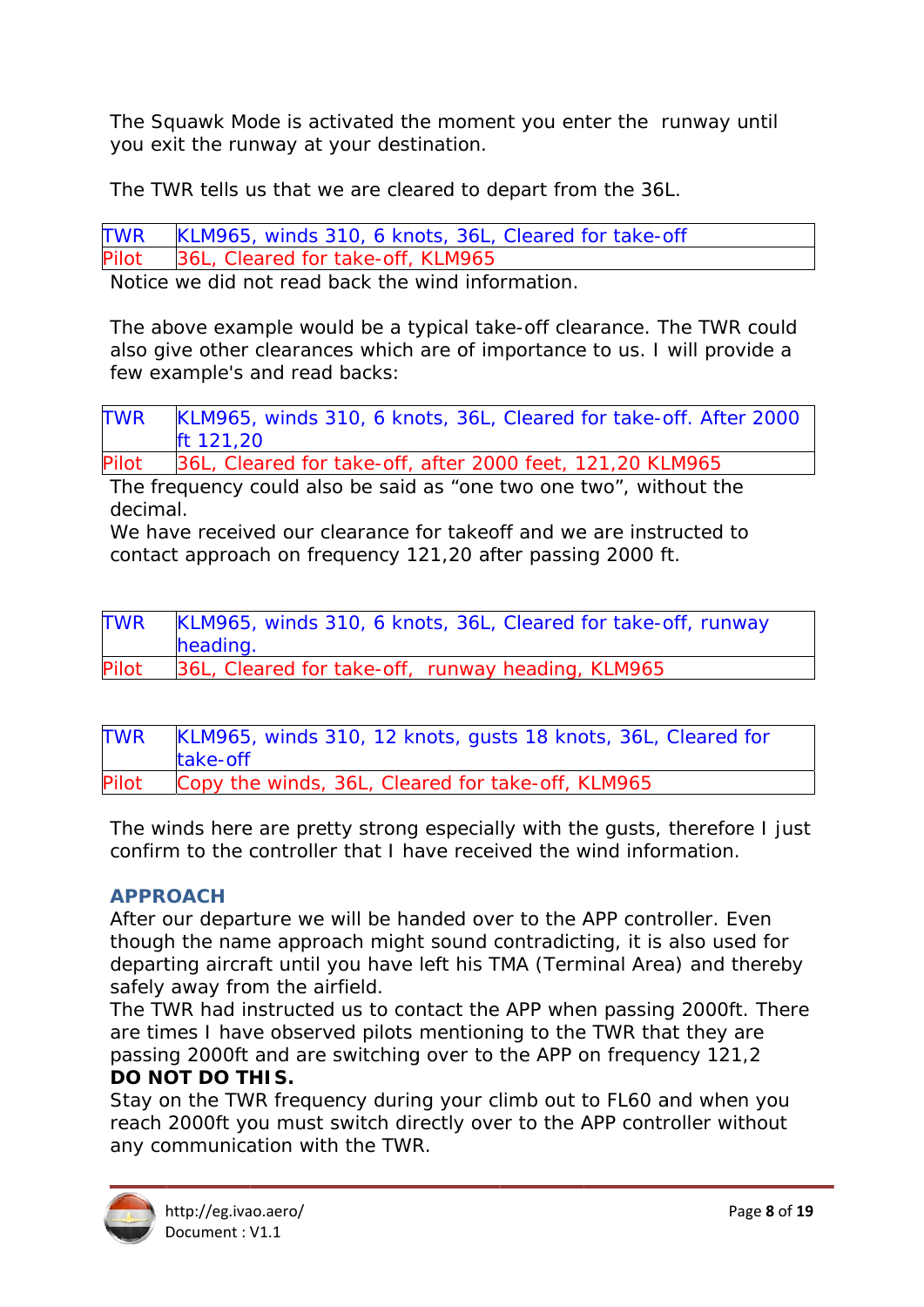We will now open a new block because we are passing 2000ft in the climb.

| Pilot      | Amsterdam approach, KLM965 passing 2000 feet, GORLO2V<br>departure |
|------------|--------------------------------------------------------------------|
| <b>APP</b> | <b>KLM965, Continue GORLO2V</b>                                    |
| Pilot      | Continue GORLO2V, KLM965                                           |

Again here we can receive different instructions, for example the APP controller could tell us that we can continue our climb to FL90, or perhaps he wants us to deviate from our flight plan and fly directly to a VOR or intersection.

The idea of an APP is to have as much space as possible inside his TMA, so if he runs out of space due to traffic levels and it is safer to give you a direct to instruction, then that is what you can expect.

Imagine this, the TWR has cleared us to an initial altitude of FL90, and we are just passing 3000ft. The TWR instructs us to contact the APP. Now we will get the following:

| Pilot      | Amsterdam approach, KLM965 passing 2000 feet cleared FL90 |
|------------|-----------------------------------------------------------|
|            | <b>GORLO2V</b> departure                                  |
| <b>APP</b> | <b>KLM965, Continue GORLO2V</b>                           |
| Pilot      | Continue GORLO2V, KLM965                                  |

As you might have noticed by now during this lesson ATC,

communications basically turns you into a parrot.

You say something to the controller, The controller responds, You respond back by means of a read back to let the controller know you understood the message.

## **CONTROL / RADAR**

We continue on our flight and we are now leaving the Amsterdam Schiphol TMA. We should then take up contact with the Control/Radar CTR controller, because the APP controller will shortly be losing you from his radar screen. All ATC services are limited to a specific amount of statute miles after which you will disappear from the scope.

OK the APP controller is instructing us to contact the CTR:

**APR** KLM965, Contact Amsterdam Control at 125,750 Pilot Contact Amsterdam Control 125,750 bye bye, KLM965

I have used the words" bye bye", as acknowledgment that we are leaving his area and our way of saying thank you.

You sometimes hear these long stories, like "Thank you very much for you ATC service and I hope to see you again soon" Here at the Flight-Academy we do not like this as it is not professional, and it goes against our belief of keeping it short and simple.

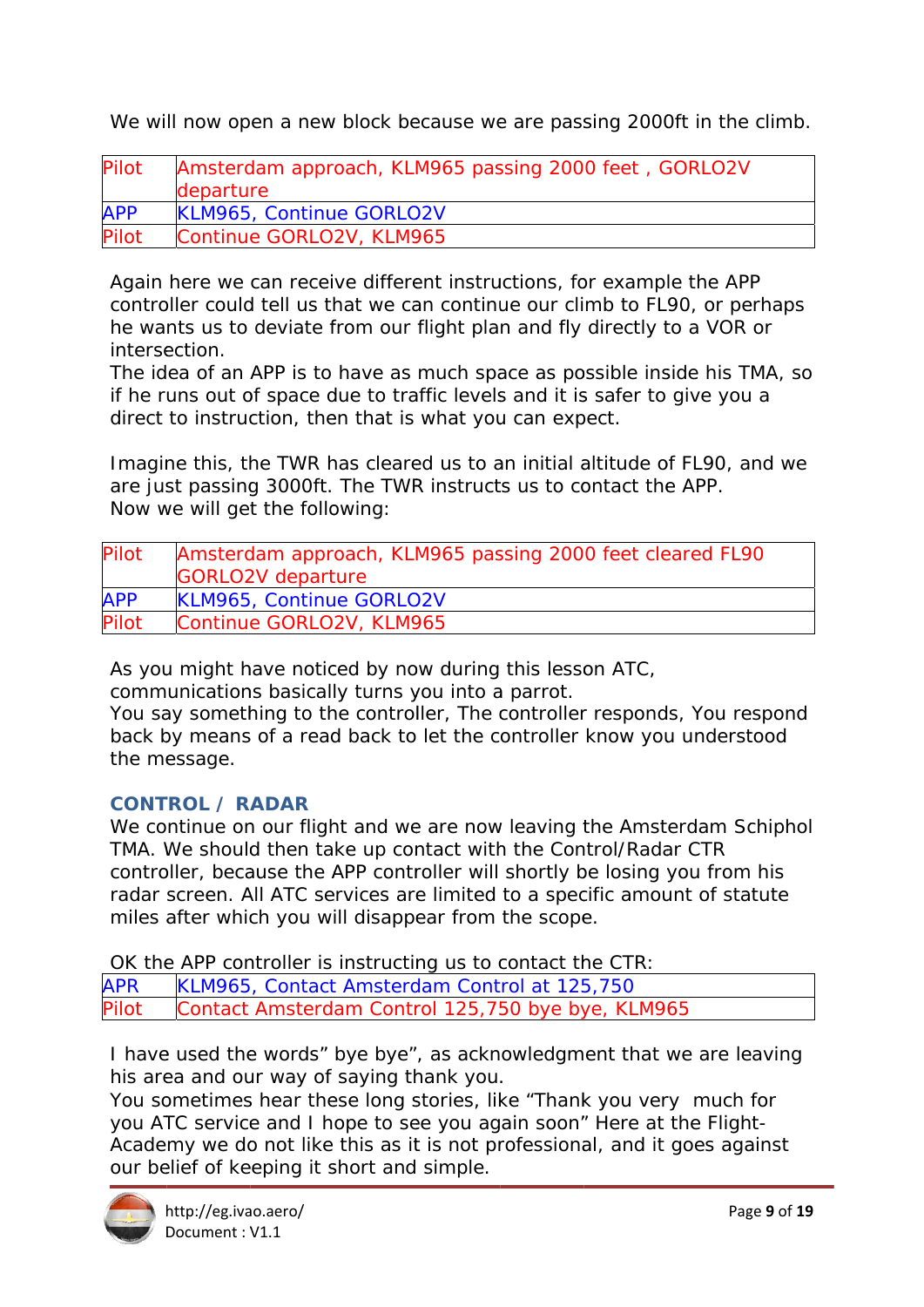We contact the CTR:

| Pilot | Amsterdam Control, good day, KLM965, Flight Level 90, inbound<br><b>Gorlo</b> |
|-------|-------------------------------------------------------------------------------|
| CTR   | KLM965, Hello Identified. Continue                                            |

If this is the message you receive from the CTR controller then you do not need to give a read back

But he could also say something like:

KLM965, Hello Identified. Continue and climb FL220 **CTR** 

Because the CTR has instructed us to continue our climb to FL220, we must now give a read back to verify we have understood the instruction.

Pilot Continue and climb FL220, KLM965

The objective of a CTR controller or RADAR as he is also known, is to safely and efficiently get you out of his airspace.

This will also lead to you having to contact different CTR as you fly from country to country along your route.

The communication here is a lot easier than in the beginning. We really only mention our altitude and next waypoint, be it a VOR or intersection.

Ok we are leaving the Dutch CTR and about to enter British airspace.

KLM965, Contact London Control 127,475 CTR

London Control at 127,475 bye bye, KLM965 Pilot

We set our frequency to 127,475 and contact London control.

Control, good day, KLM965, FL220 inbound LOGAN Pilot KLM965, Hello Identified Continue as filled **CTR** 

Sometimes it may happen that the CTR has so much traffic in his area that he cannot see you on his radar screen. The controller could instruct vou to..

#### CTR KLM965, Squawk Ident please



This means that you press the little "ident" button on your IVAP user interface, by doing this a controller gets a little signal on his screen to better identify your aircraft.

A CTR controller cannot see when a pilot is ready to descent, to them you are a little dot on a screen with a few numbers and letters, but apart from that nothing. Therefore you will at some

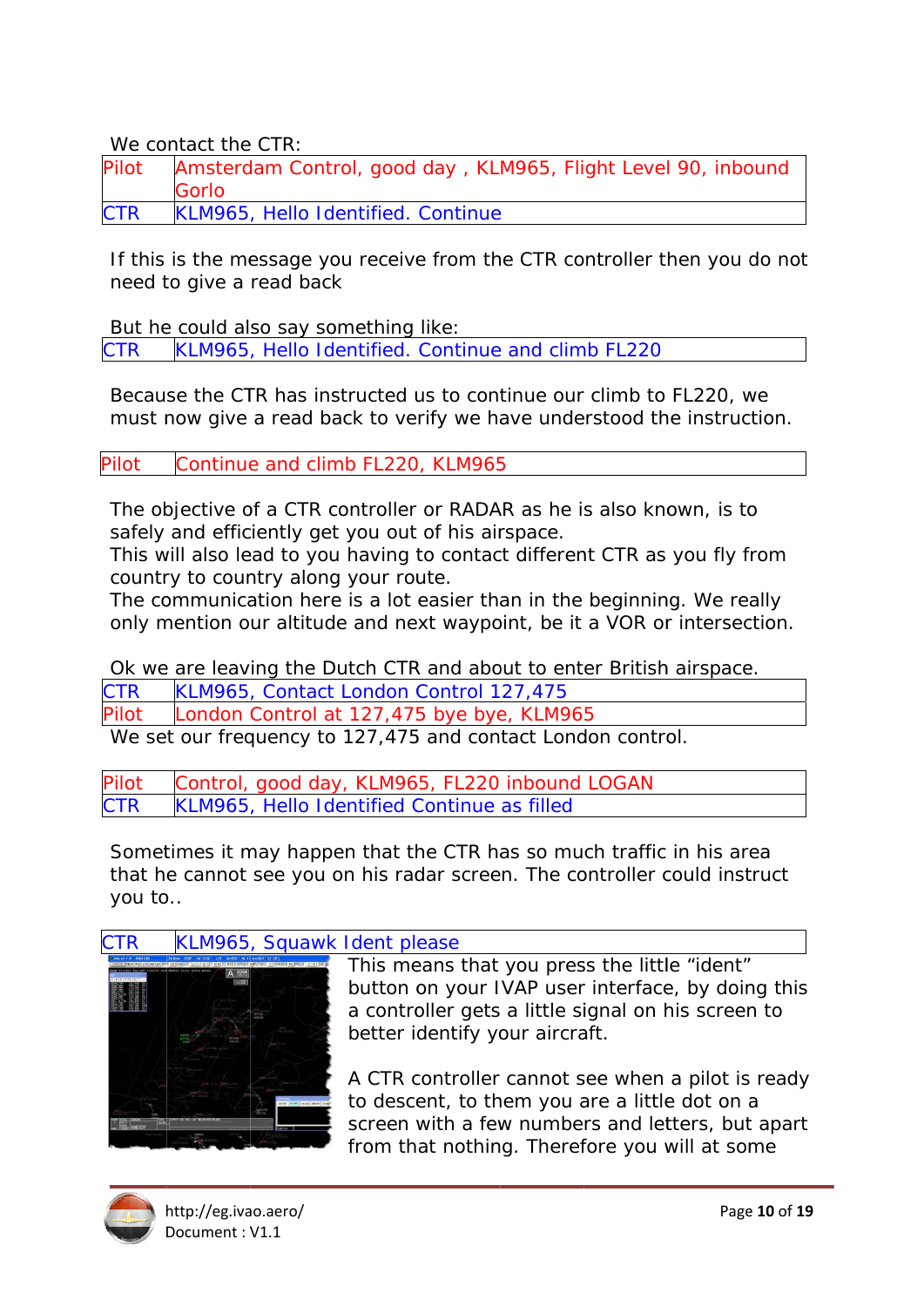stage inform the controller that you wish to descend.

The Controllers can't see when you are ready for your descend. You are just a label on their radar screen with a bunch of information. Eventually you have to report when you are "Ready to descent"

We are at FL220 and the FMC tells us that in 5NM we will be reaching our TOD "Top Of Descent". We would really like to start descending at that point to maintain a stable descent path as programmed into the FMC.

We will contact CTR and request clearance to descent.

| Pilot      | London Control, KLM965 ready for descent in 5NM |
|------------|-------------------------------------------------|
| <b>CTR</b> | KLM965, descent FL120 to be level at TRIPO      |
| Pilot      | Descent to FL120 be level at TRIPO, KLM965      |

It could also happen that you get the following instruction after requesting your descent clearance.

**CTR** KLM965, cleared for descent on own discretion as published

This means you can follow your own descent path as programmed in the FMC but according to the prescribed altitudes from your charts (as publish hed) .

REMEMBER that you must NEVER initiate your descent without permission from a controller.

It could also happen that you would like to deviate from your flight plan and fly DIRECT to a VOR or Intersection, again you must NEVER do this without getting permission first.

Pilot London Control, KLM965 request direct (say the name of VOR or intersection)

In our flight we have arrived at TRIPO and we are at FL120 as instructed. We are busy preparing ourselves for the approach and landing. Getting the latest ATIS and reading the charts for Heathrow.

We get the following message from the CTR:

CTR KLM965, you are cleared for the LAMBOURNE THREE ALPHA arrival. Descent to FL90, contact Heathrow Approach 119,725

arrival. Descent to FL90, contact Heathrow Approach 119,725<br>Now you can see things are getting a bit busier, we have been cleared to follow the LAM 3A STAR (Standard Arrival Route), to descend to FL90 and

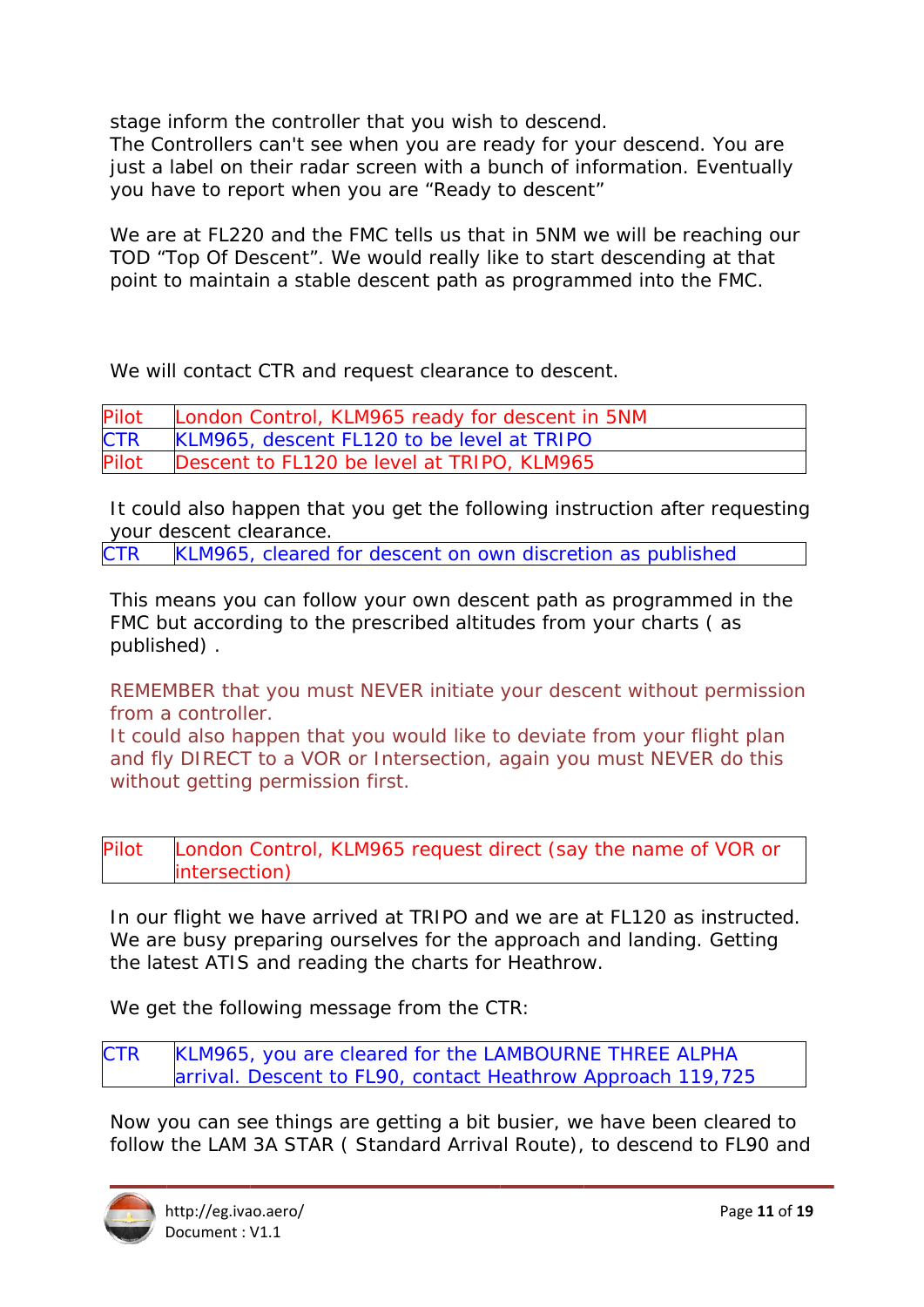contact Heathrow Approach. During which we also have to get the latest ATIS for Heathrow

It is important to remain calm during this heavy "work flow". We will now contact approach.

### Heathrow approach, KLM965 descending from FL120 to FL90 Pilot LAM3A arrival, information (whatever is current) received



We have informed the controller that we have started our descent to FL90 and are executing the LAM 3A STAR. It is of major importance that you have the current ATIS information, so you know the TA/TL and the active runway in use at Heathrow.

It may happen that you will have to fly vectors or at different altitudes then you had anticipated, you may be even be told to enter a Holding Pattern before you enter a TMA, this is to better regulate the flow of traffic into and out off an airport.

In regards to Holding Patterns I suggest you have a look at the self study section Holding Patterns.

Here we will use the exact same initial call up to APP but now we will see an example of what the controllers read back might be. In this instance he is going to tell us to continue along the LAM 3A and descend to FL40.

| Pilot        | Heathrow approach, KLM965 descending from FL120 to FL90   |
|--------------|-----------------------------------------------------------|
|              | LAM3A arrival, information (whatever is current) received |
| <b>APP</b>   | KLM965, descent FL40, continue LAM3A arrival              |
| <b>Pilot</b> | Descent FL40, continue LAM3A, KLM965                      |

During this descent you might be quided by VECTORS, we will show an example here.

KLM965, turn left to heading 340 and descent to FL40 **APP** Turning left to heading 340 and descending to FL40, KLM965 'ilot

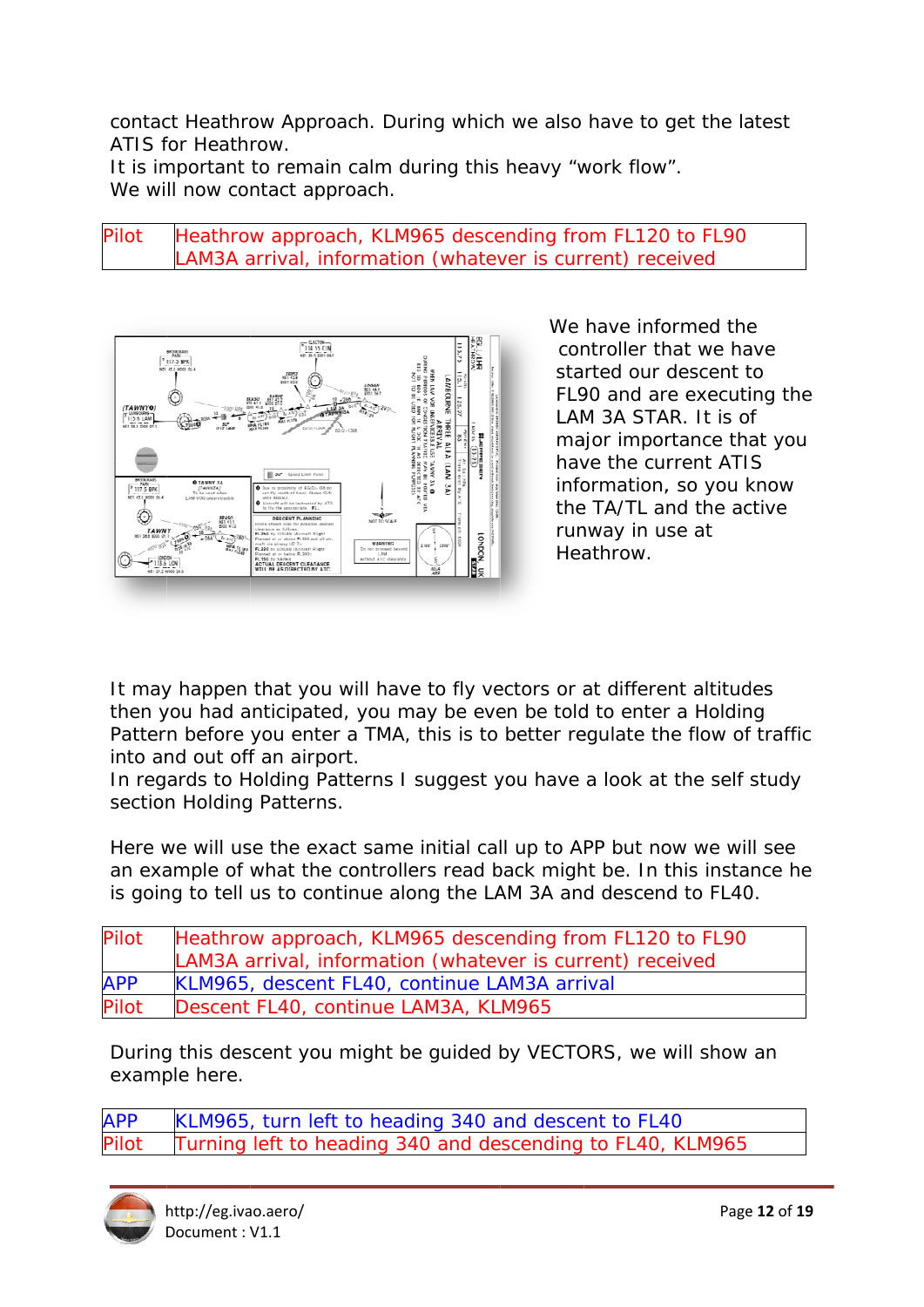One very important word and one that must be remembered, because you will come across it a lot is "EXPEDITE" this means that you must carry out the instructions as fast as possible.

OK the controller has vectored us so that we are nearly on final for runway 27R at Heathrow. We are now at 2000ft and our speed is 220KIAS. We get the following message from APP:

**APP** KLM965, turn left, heading 300, intercept Localizer runway 27R, report fully Established

Or another way of putting it...

KLM965, turn left, heading 300, cleared ILS runway 27R, report **APP** when fully Established

The meanings are the same, just a different way of saying the same thing and I am sure that you should know the read back by now, but just in case here they both are.

Pilot Turning left heading 300 to intercept Localizer runway 27R, report when fully established, KLM965

Pilot Turning left heading 300 cleared ILS runway 27R, report when fully established, KLM965

Once our Localizer has become alive the aircraft should start making the turn to line itself up with the runway on a heading of 270. We also see we are reaching the point where the aircraft starts to descend along the Glide Slope of 27R.

We inform the controller.

Pilot Fully established runway 27R, KLM965

APP cannot give us a landing clearance if a TWR is available. He would therefore send us the following message, to which we read back...

**APP** KLM965, contact Heathrow Tower on 118,70 Pilot Contact Heathrow Tower on 118,70 KLM965

Ok we are fully established and we contact the TWR. Pilot Heathrow Tower, KLM965, Fully established runway 27R

Now we reach the point that we have almost landed. We have just informed the Tower that we are fully established on runway 27R. In most of the cases we can land but sometimes we cannot! When you receive your landing clearance, TWR will say : "Cleared to land". When you don't get landing clearance, TWR will instruct us to: "Continue approach".

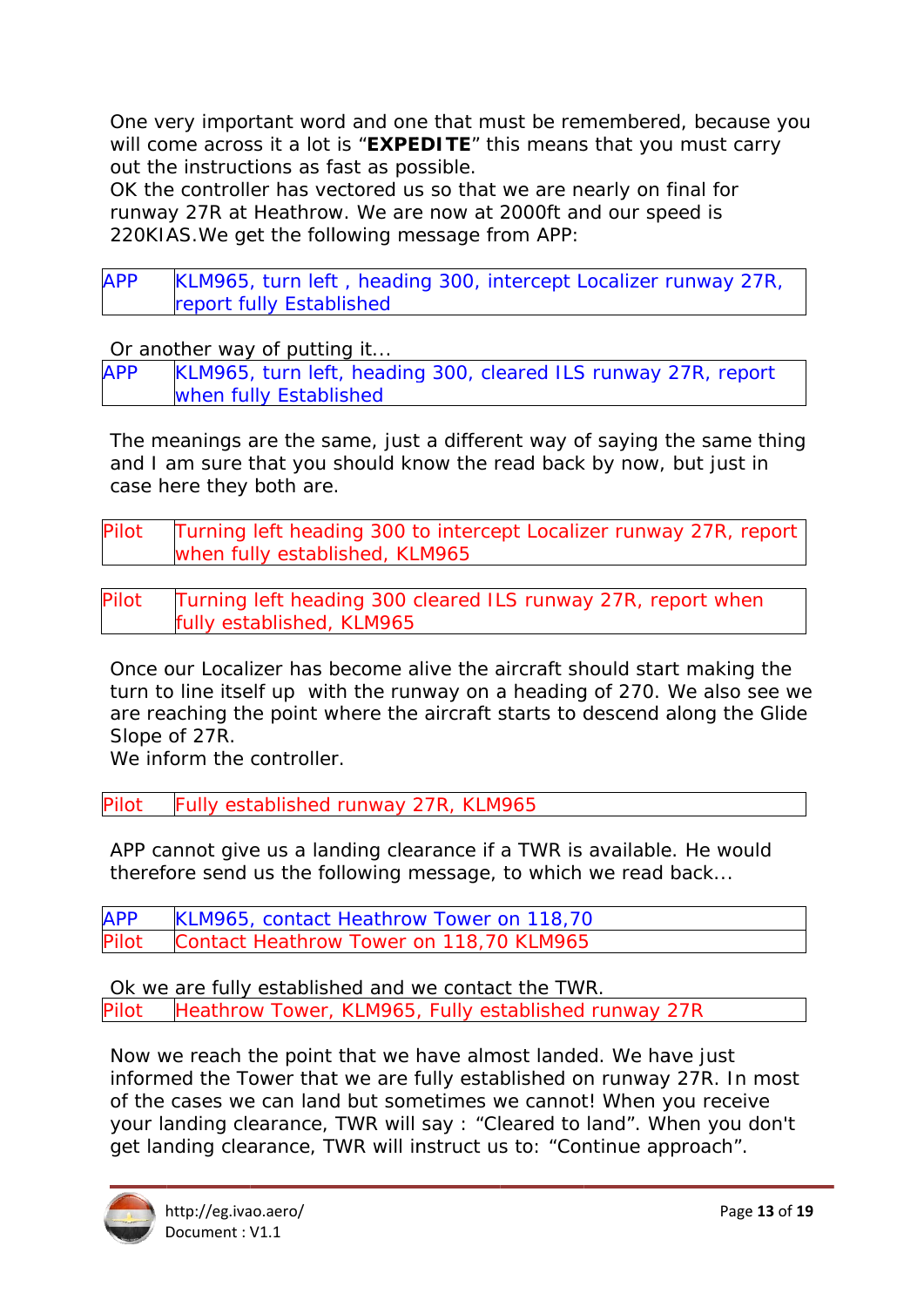TWR KLM965, you are cleared to land runway 27R, number 1

TWR KLM965, Continue approach runway 27R

When you are told you are number one, that means there is no aircraft in front of you, but it can also happen that you have an airplane on final approach in front of you and you will receive a message like:

TWR KLM965, Continue Approach, Number 2 for landing

Imagine we have been cleared to continue the approach as mentioned earlier, but you have not received a landing clearance yet, and we are getting close to the airport. In this instance it is good practice to inform the controller that we are on short final and ready to land. This is usually done at 3NM from the touchdown zone, in our case runway 27R.

Pilot Heathro w Tower, KLM965 , 3 Miles

This is enough information to let the controller know that you are 3NM from the runway and are requesting a clearance to land.

Landing an aircraft is difficult at the best of times, to make it worse things can go wrong when trying to land, for example a total communication failure could happen where you lose all contact with ATC, in these instances it is vital to remember that you do not land until you have received a "Cleared to land" instruction. In the charts of an airfield you will find the procedures used for a missed approach, should you have to execute one. It is advisable to know the procedure in your head and be prepared to fly it.

There are a thousand and one reasons why a landing might be interrupted. To fly a missed approach is what's known as "Executing" a missed approach and to fly a missed approach as described in the charts is what's known as flying a "published" missed approach. We would advise the controller as follows if going to execute a published missed approach.

Pilot Heathrow Tower, KLM965, Executing a missed approach as published

Now that wasn't to bad was it? Short and to the point.

In most cases a missed approach procedure would bring you to a VOR station where you would enter a Holding Pattern. When we are in the Hold (Flying the inbound leg towards the VOR) we would inform the controller

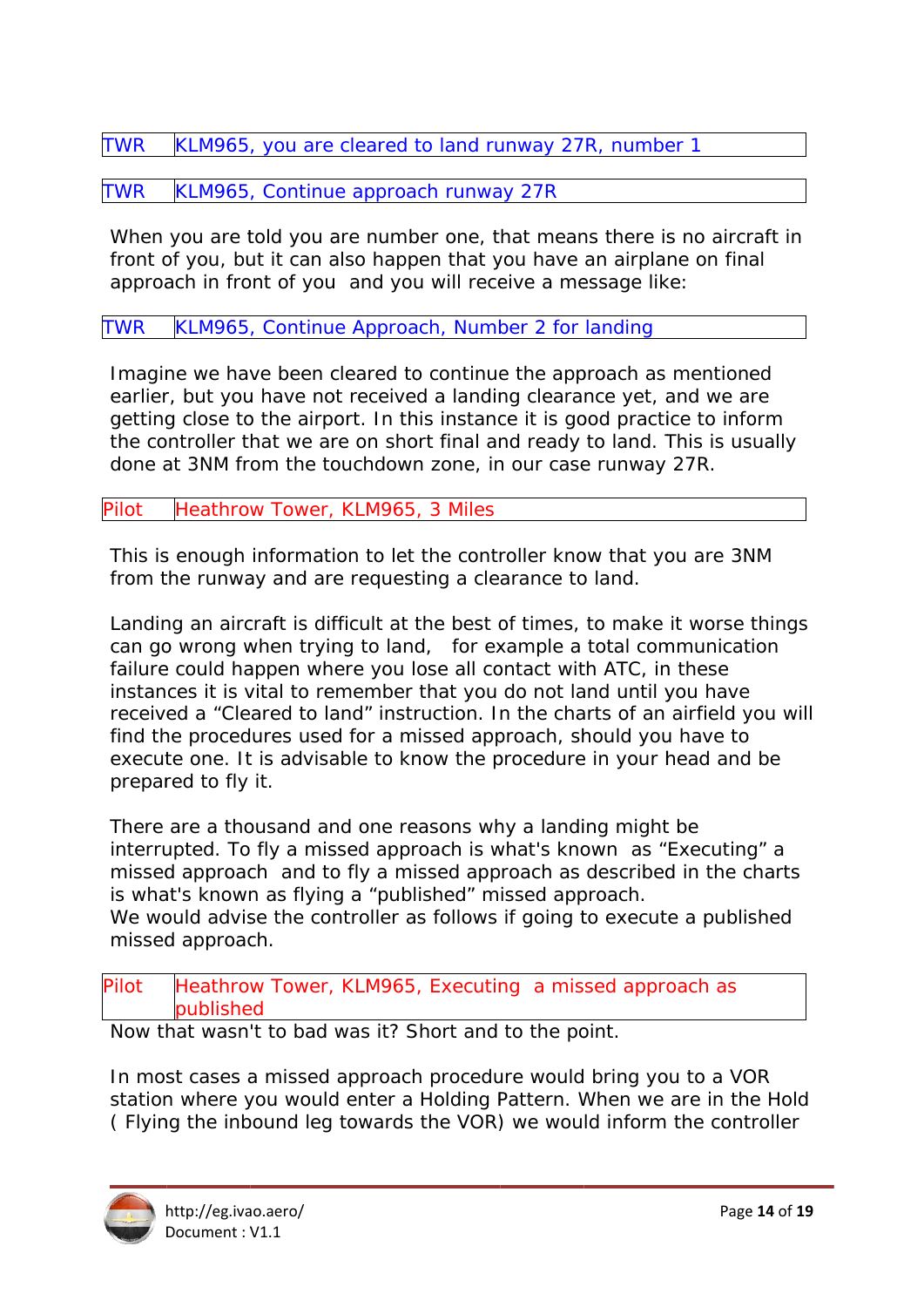| Pilot | Heathrow Tower, KLM965, is in the HOLD at (name the VOR              |
|-------|----------------------------------------------------------------------|
|       | station) as published, Flightlevel/Altitude (your current altitude), |
|       | speed (your current speed)                                           |

It is important to relay all information in these circumstances, especially when it concerns a missed approach.

Take note that the standard speed when flying a holding pattern is set at 220 IAS below Flight level 140. In most cases you will be handed back to the approach controller, who will realign you on final approach in this case runway 27R.

For our flight today we will go back to the point where we are fully established on the ILS, and where we had informed the approach controller of this fact.

| Pilot      | Heathrow approach, KLM965, fully Established runway 27R |
|------------|---------------------------------------------------------|
|            |                                                         |
| <b>APP</b> | KLM965, contact Heathrow Tower on 118,70                |
| Pilot      | Contact Heathrow Tower on 118,70 KLM965                 |

So we contact the tower.

| Pilot      | Heathrow Tower, KLM965, fully Established runway 27R |
|------------|------------------------------------------------------|
| <b>TWR</b> | KLM965, winds 260, 6 knots, 27R, Cleared to land     |
| Pilot      | 27R, Cleared to land, KLM965                         |

You have received your landing clearance and from now on you do not need to contact the TWR controller. When you receive this type of message you could in essence contact the ground controller as soon as you have vacated the runway, however this is not really accepted on IVAO.

In real life this is the norm, because the TWR has better things to be

doing than giving you

clearances to change frequency. On IVAO however you will usually get a message like report "Vacated" in this instance we have no choice but to stay on the frequency and report as instructed. For our flight we are still with the TWR and he instructs us



**TWR** KLM965, winds 260, 6 knots, 27R, Cleared to land, report when vacated to the left.

Our Answer:

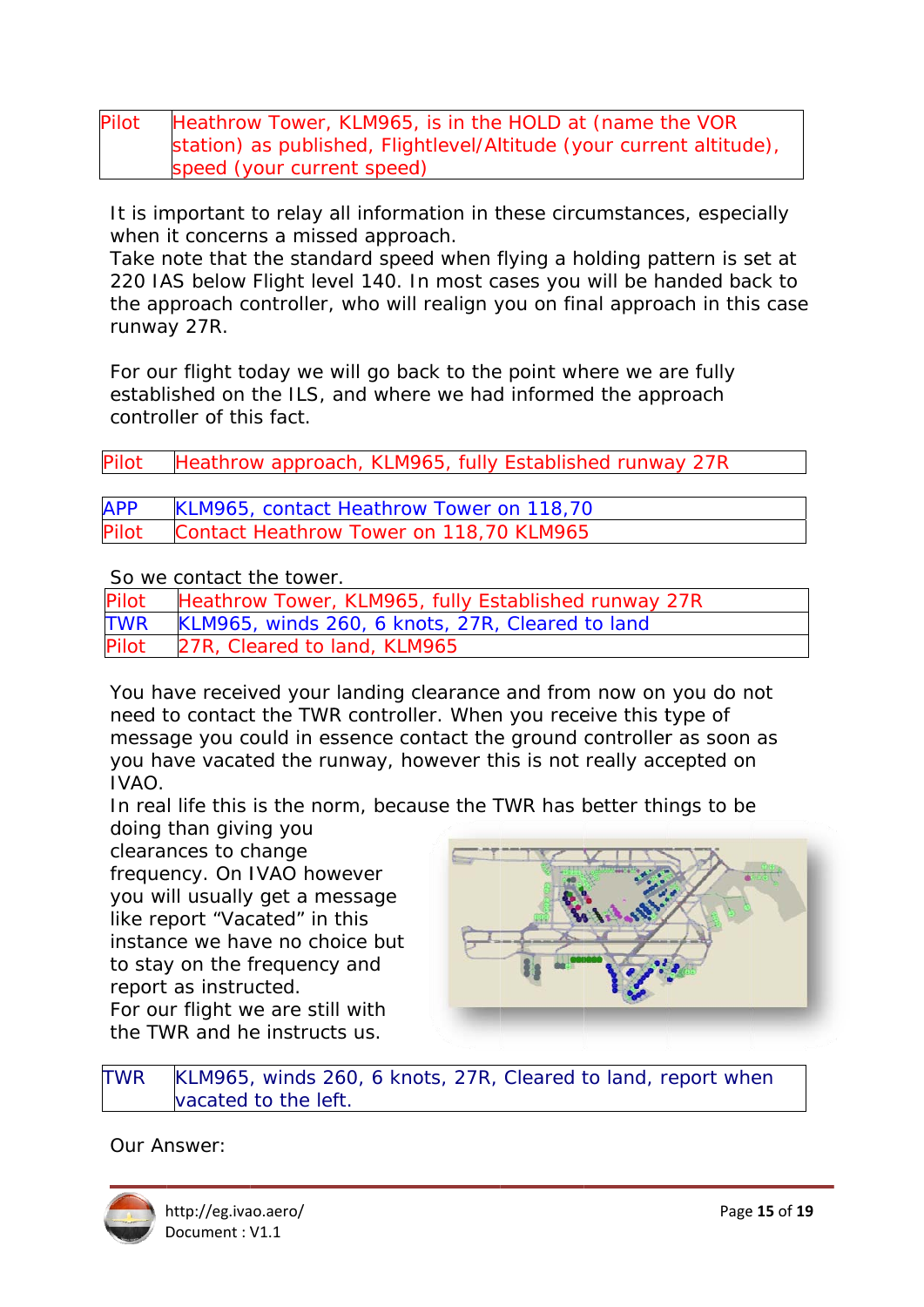### Pilot 27R, Cleared to land, and we'll report when vacated to the left, **KLM965**

As soon as we have vacated the runway we set our transponder "Squawk" to mode standby and inform the TWR

Tower, KLM965 vacated 27R at A10E **Pilot** 

You will then be instructed to contact the ground controller to get your taxi clearance.



We contact the ground controller to get our taxi instructions.

Pilot Ground, KLM965, vacated 27R at A10E, request taxi **GND** KLM965, taxi to gate 106 via B, J Pilot Taxi to gate 106 via B, J, KLM965

On occasion during taxi you might be instructed to stop because there is traffic on the taxiway, it will sound something like.

KLM965, Hold position for traffic **GND** <sup>l</sup>ilot Holding position, KLM965

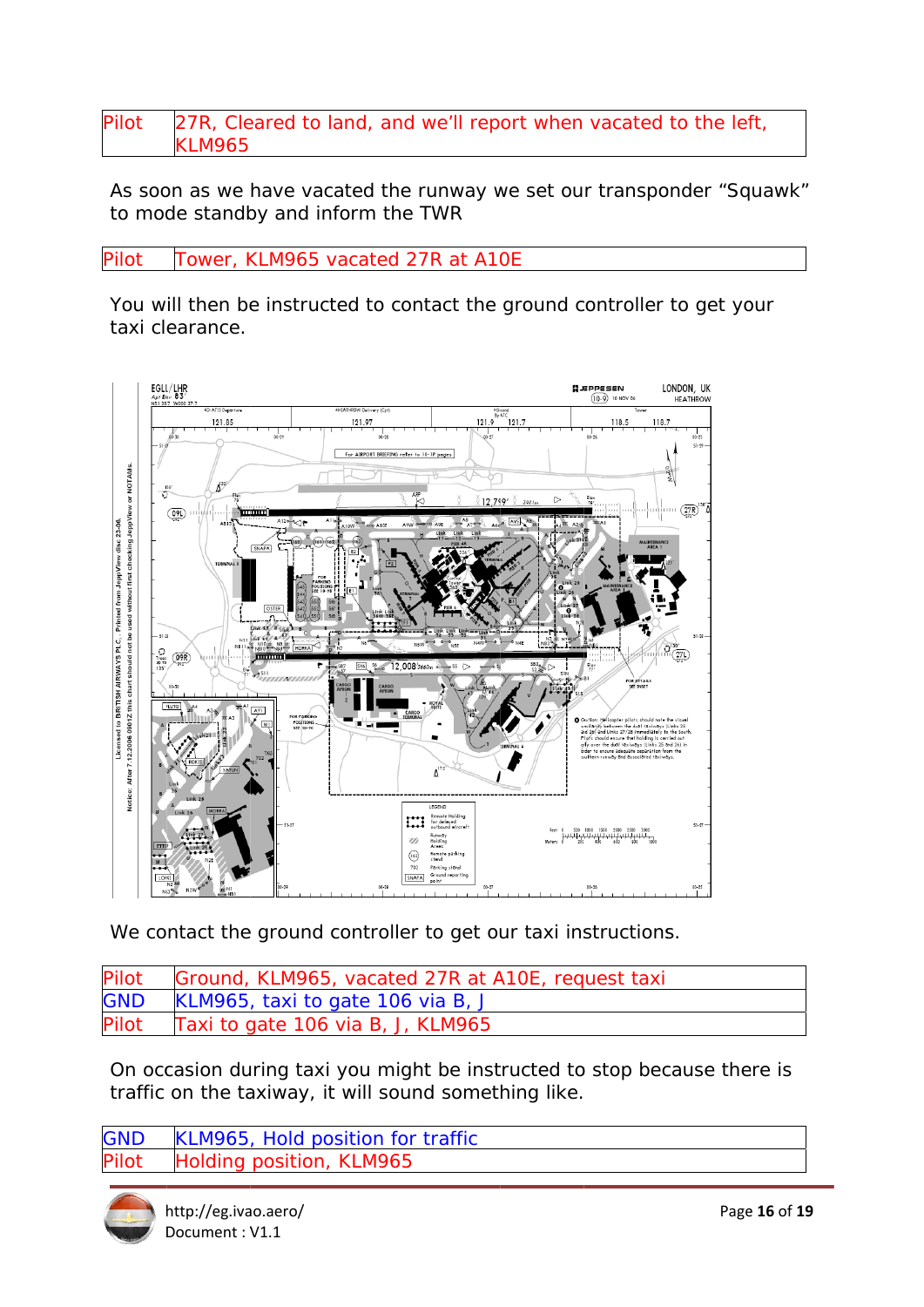After a short stop the controller will contact us again and tell to continue to taxi to our gate. He won't give us a full taxi instruction like he did previously because the route we have to take and our stand number is still the same. So it should be something like,

| <b>GND</b> | KLM965, Continue taxi |
|------------|-----------------------|
| Pilot      | Continue taxi, KLM965 |

Once at the gate we can shutdown our engines and request that the controller closes our flight plan.

Our request is pretty straight forward and is used in all cases, however the responses that we get can be different, here are a few.

Ground, KLM965 is on blocks at gate 106, request shut down Pilot

We always mention our gate number to make sure there is no confusion.

**GND** KLM965, Welcome at Heathrow Airport, Flightplan closed and switch to Unicom 122,80 bye bye

The read back here would be basically repeating what was said.

You could also get something like

**GND** KLM965, Welcome at Heathrow Airport, Flightplan closed, time is 12:20 Switch to Unicom 122,80 bye bye

In this instance we get information regarding the time. This time is connected to the Local Time of the airfield where you have just arrived. We will check the time but we will not fully read back the information, for this we use the words "Time Checked".

Flightplan closed, Time checked and switching to Unicom 122,80 **Pilot** KLM965, bye bye

### **STARTUP CLEARANCE**

We want to discuss now a totally different way of requesting the clearance.

Depending on local procedures a clearance can be given by Delivery or even Ground (if there is no Delivery at the local airport) in two steps.

Step 1: the startup clearance

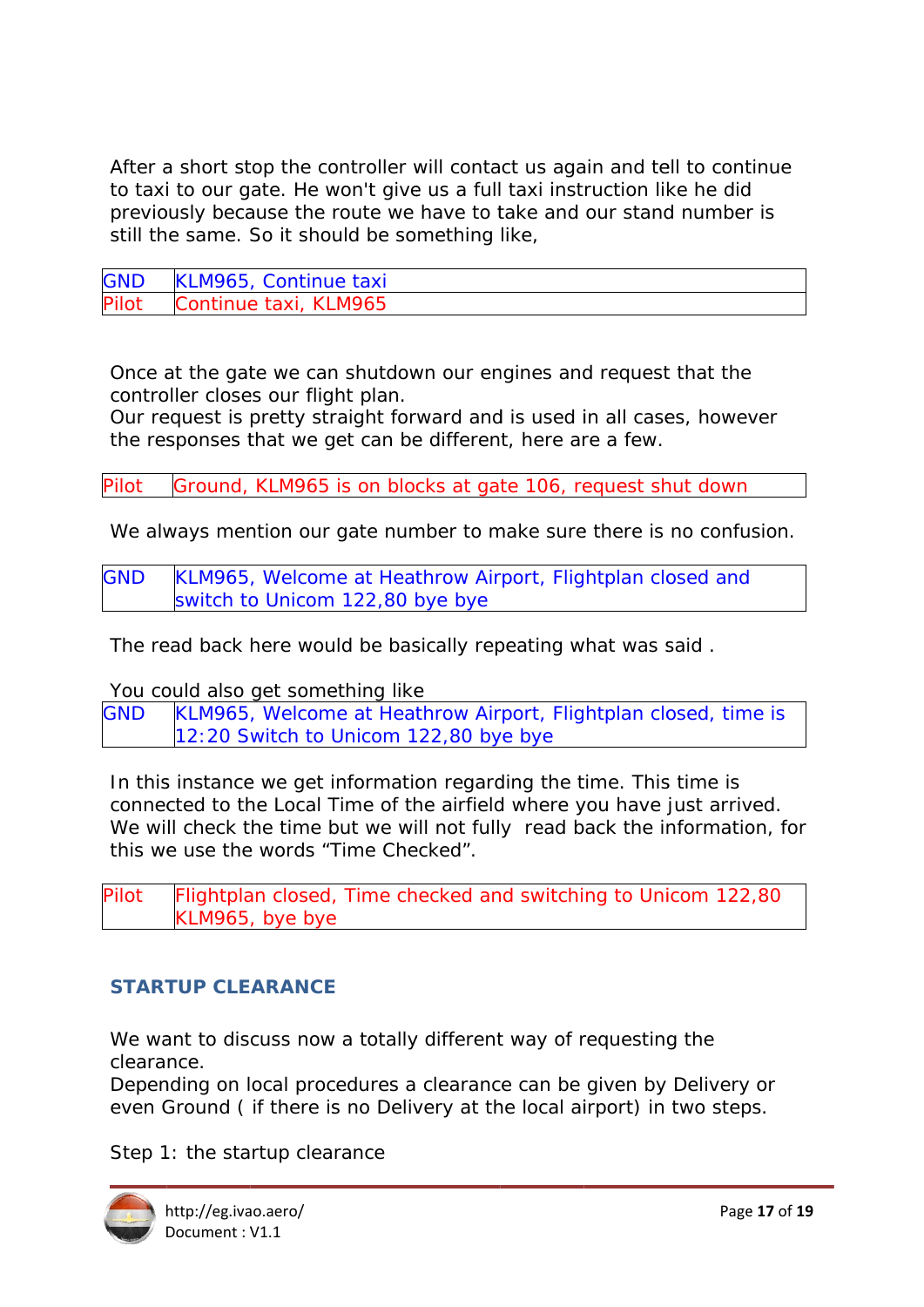Step 2: the enroute clearance

This form of clearance will then be used for IFR as well as for VFR traffic.

We will give you an example:

### **Step 1: the startup clearance**

Piloot GND Ground, KLM965 request radiocheck on 121.70 KLM965, read you 5 by 5

If it happens to be really busy on the airport, it's good to catch the controllers attention First so he knows you will have a request. As soon as he can, he will listen to you.

| Piloot   Ground, KLM965 |
|-------------------------|
| GND   KLM965, go ahead  |

We have the controllers attention so NOW is the moment to ask for the startu p clearan ce.

|            | Piloot   Ground, KLM965, gate 10, information Echo, IFR Innsbruck<br>request startup             |
|------------|--------------------------------------------------------------------------------------------------|
| <b>GND</b> | KLM965, Echo is correct, QNH 1016, rwy 08L, time check 15,<br>startup approved call for the push |
|            | Piloot   QNH 1016, rwy 08L, time check 15, startup approved, will call<br>for the push, KL965    |

You see that the form of communication is slightly different. We get clearance for the startup from the Ground controller but we have not gotten yet the Full clearance. We will just continue with the follow up of the instructions according to normal procedures and wait patiently for the complete clearance. So...dont start a debate with the controller at this point that you need to have more information to program your FMC. You will have plenty of time to do this later, BEFORE takeoff.

| Piloot   KLM965, ready for pushback            |
|------------------------------------------------|
| GND   KLM965, pushback approved facing East    |
| Piloot   Pushback approved facing East, KLM965 |

Note that the ATC is giving us a special instruction for the pushback. As soon as the pushback is completed, the nose of our aircraft must be facing East.